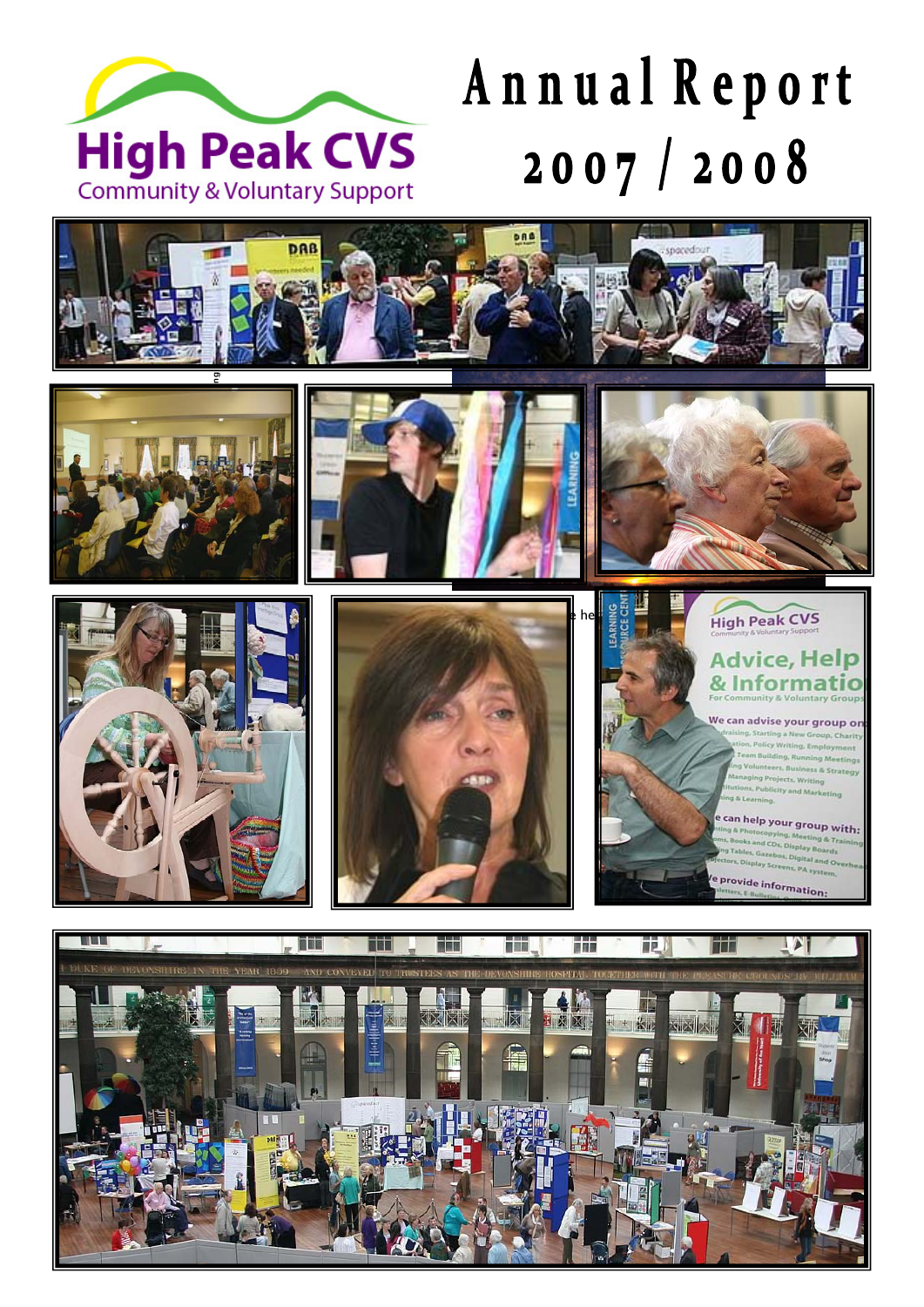# **Introduction**

This annual review aims to capture an overview of the work we have undertaken over the last year. Having supported over **213** groups last year we are not able to go into the detail of each piece of work and in keeping with any annual report we aim to give a flavour of the work we have been engaged in.

## **Overview of the year 2007/08**

During another successful year we:

- ◊ Continued to expand our reputation and role as a leading, recognised and valued player locally, regionally and nationally. This has included our Chief Executive chairing the East Midlands Infrastructure Steering Group and 3D (Derby & Derbyshire Third Sector Infrastructure Consortium) and Regional ICT Champions for the East Midlands
- ◊ Increased our generated income from activities from £134,041 to £200,210 (total incoming resources from generated funds is £249,286) in an ever more challenging funding environment
- ◊ Sustained a deficit on unrestricted monies of £16,684, prior year £22,800 surplus, which we have funded from unrestricted reserves
- ◊ Had to end our extremely successful High Peak and Derbyshire Dales Prohelp Project as we were unable to secure forward grant funding
- ◊ Continued to develop our Social Enterprise Digital Umbrella with considerable success in winning high quality web design work
- ◊ Worked with High Peak Borough Council to deliver a successful induction programme for their new councillors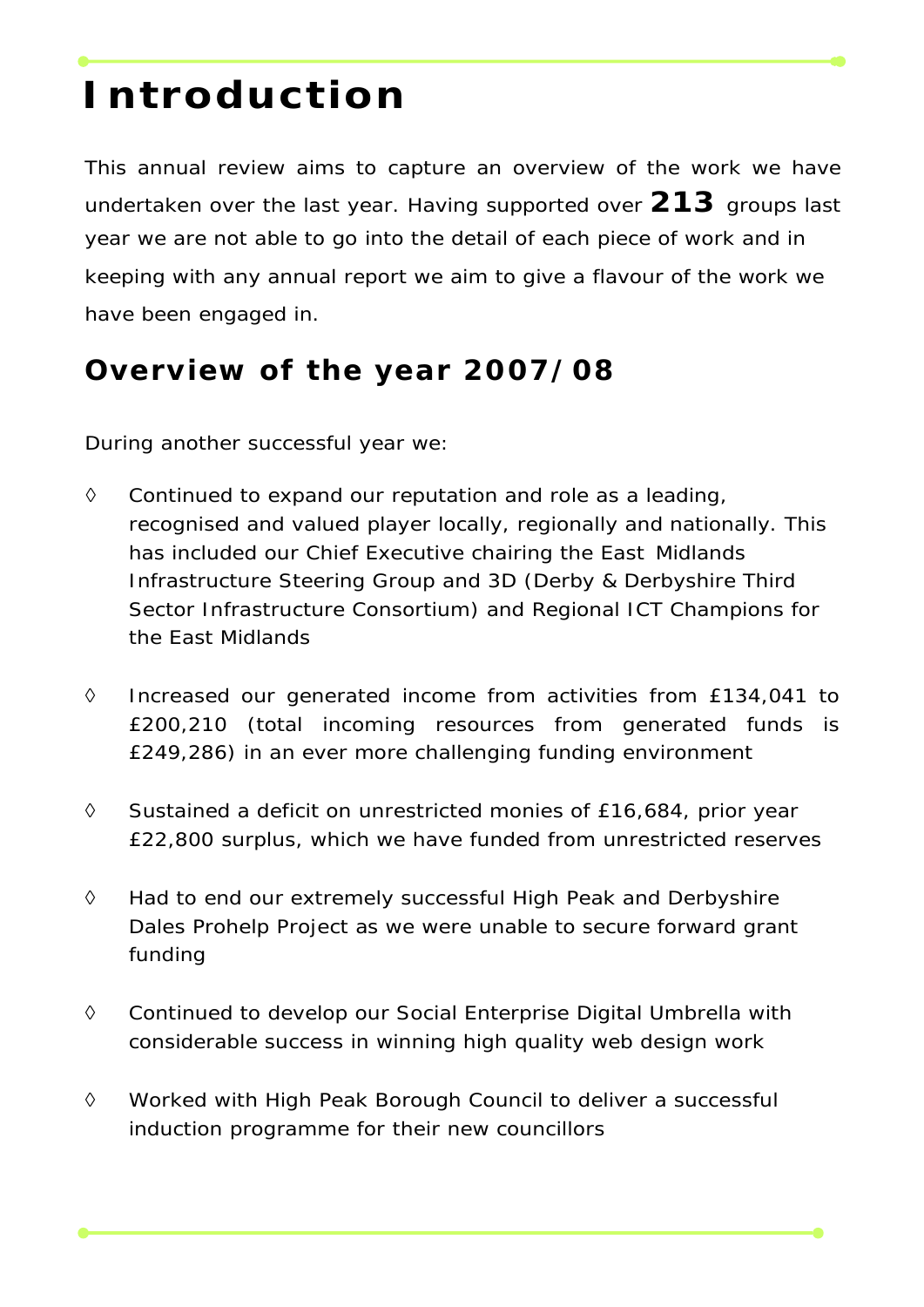# **Messages from the Chair…**

The year ending 31 March 2008 was particularly challenging for High Peak CVS and, I'm pleased to report, we've come through it well.

We sustained a modest deficit on unrestricted monies, as I predicted at last year's AGM (at which we reported a modest surplus for the previous year). Nevertheless, we have continued to generate income for our work despite ever more challenging funding environments, and I hope our Member organisations and Partners continue to recognise the high standards of service delivery we consistently attain.

During the year we had to cope with significant changes in the staff complement, which is unsettling for all concerned and could, if not well managed, adversely affect the quality and quantity of support and service available to our Member organisations and our Partners.

It is a huge credit to our members of Staff, strategically supported and encouraged by our Board of skilled, committed people, that High Peak CVS continues to meet the expectations of our Member organisations and Partners.

I remain proud to be a part of this great organisation that is High Peak CVS.

# **...and the Chief Executive…**

Whilst this has been a successful year in terms of the support offered to local groups it has been a very challenging year for High Peak CVS. We have had substantial changes in our staffing and have implemented an

adjusted structure to reduce costs which has been essential at a time of reducing grant opportunities.

I am pleased that several staff members have moved on to further their career aspirations and it is a credit to the organisation that staff are able to grow and develop their skills whilst working within High Peak CVS.

We have come through this difficult period and are now in a more financially robust position for future years.



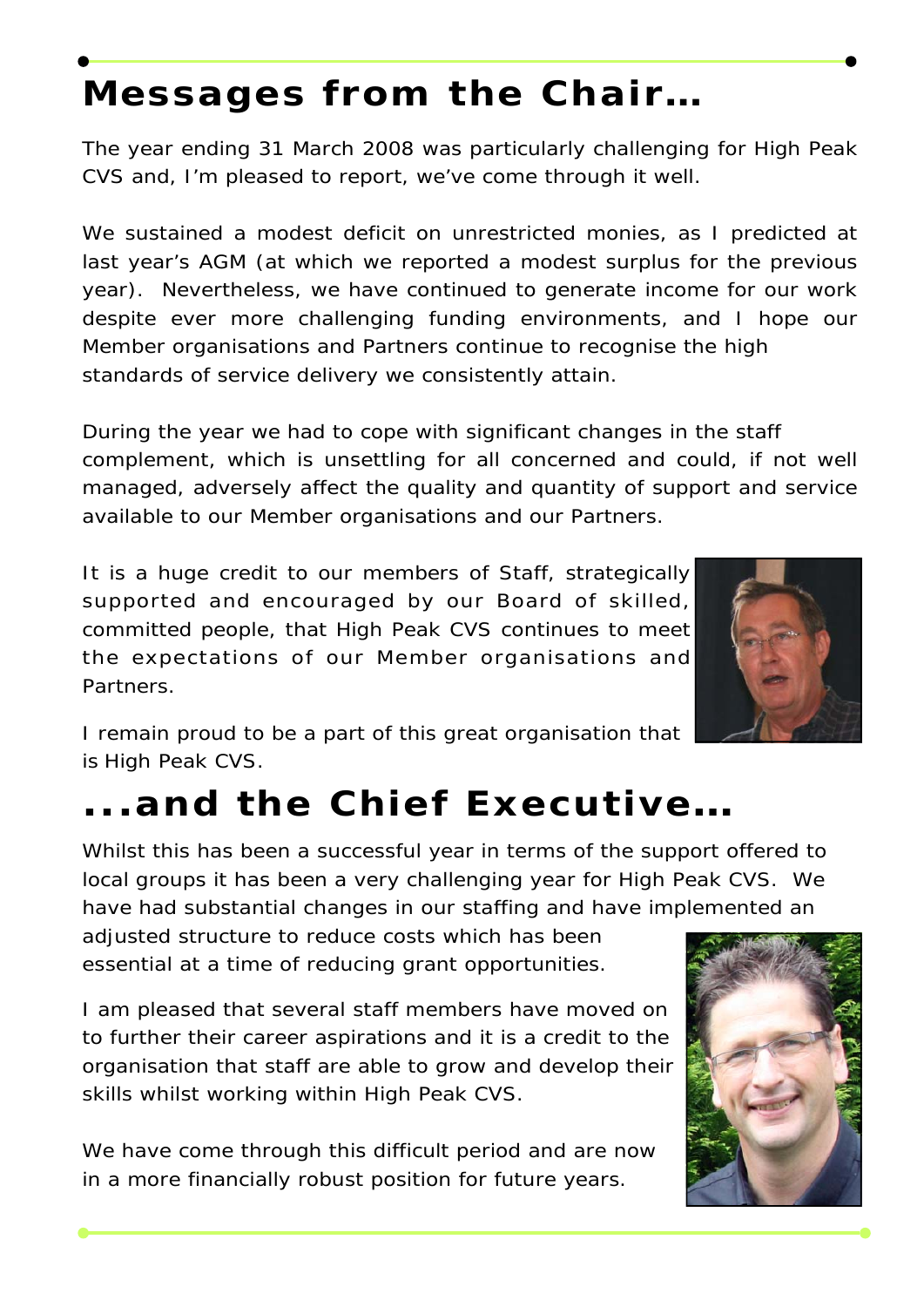# **Governance, Staffing and Strategy**

The extremely experienced and knowledgeable Board meets 5 times a year to review progress against the budget and business plan. In the last year the Board have accessed training including NAVCA trustee training and new directors receive an induction from the Chief Executive and the Chair. The trustees have undergone Better Boards Skills Training with the general consensus that the Board has a great many skills.

This year has seen significant changes in our staff team with Tony Okotie moving on to take up the reins as Director of Tameside Third Sector Coalition and Richard Johnson, the Arts Development Officer left in December to take up the role of Children's Festival Manager in Sheffield. These changes have given us the opportunity to reshape the Organisation, with Nigel Caldwell taking on the Arts and Creative Businesses role.

It is with regret that we had to close both the highly successful and nationally recognised High Peak and Dales ProHelp Project and the IT Training Project due to a lack of grant funding. We would like to thank both Chris Mellor and Mark Davies for their significant contributions and wish them all the best for the future.

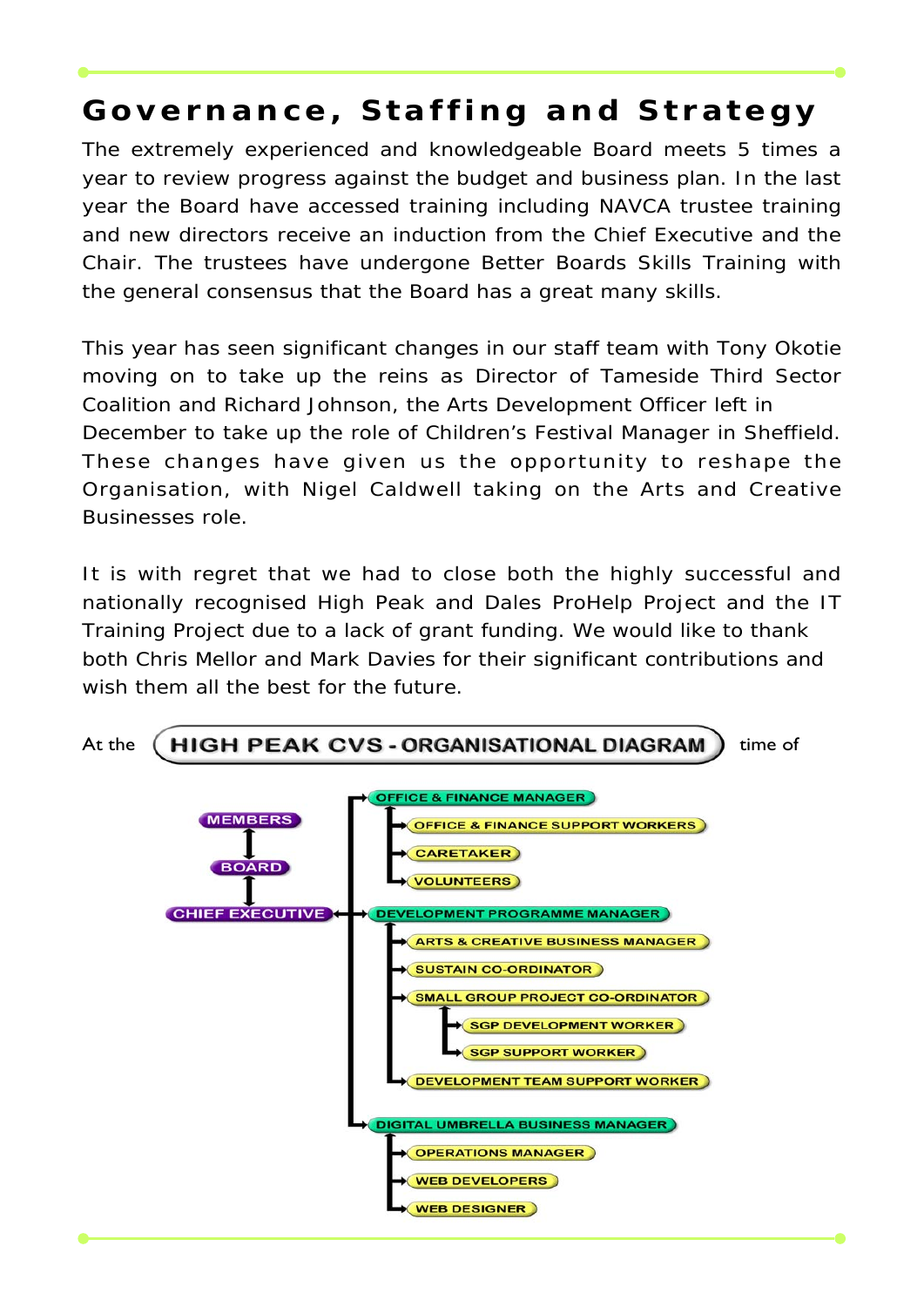# **Regional and National Work**

During the last year we have built upon our Regional and National profile in a range of ways.

At a regional level we successfully won the contract for the East Midlands Regional ICT Champions role. This has helped raise our profile and keep abreast of the latest developments. We are pleased to report that this role will be continuing for a further two and a half years. This funding agreement has enabled us to develop a distinct post to which Steve Webster has recently been recruited. High Peak CVS are also the East Midlands Regional partner for the NCVO Sustainable Funding Project.

Furthermore, Kevin Skingsley has Chaired the East Midlands Infrastructure Steering Group; this partnership brings together the lead organisations and consortiums from across the region. Kevin has also successfully chaired 3D (Derby and Derbyshire Third Sector Infrastructure Consortium) which brings together infrastructure organisations, CVS, Volunteer Centres and specialists to plan and develop services to support Derbyshire based groups.

Our national profile has been enhanced by Esther Jones' close association with the NCVO Sustainable Funding Project. Esther has acted as an advisor to their work for the National Finance Hub, including the Introductory Pack on Funding and Finance for VCS. In addition to this, Esther also contributed to the Co-operatives UK "Community Investment using IPS legislation".

# **Representation, lobbying and working in partnership**

Much of our work relates to working with partners in delivering on joint projects and/or working alongside each other within a myriad of partnership meetings and forums. Many of these arrangements have already been highlighted within this report.

High Peak CVS hosted a lively session with councillors of High Peak Borough Council and key voluntary organisations, including all the volunteer centres and the CAB, providing a clearer picture of the size, range and quality of the community and voluntary sector in the High Peak and highlighting the issues they face.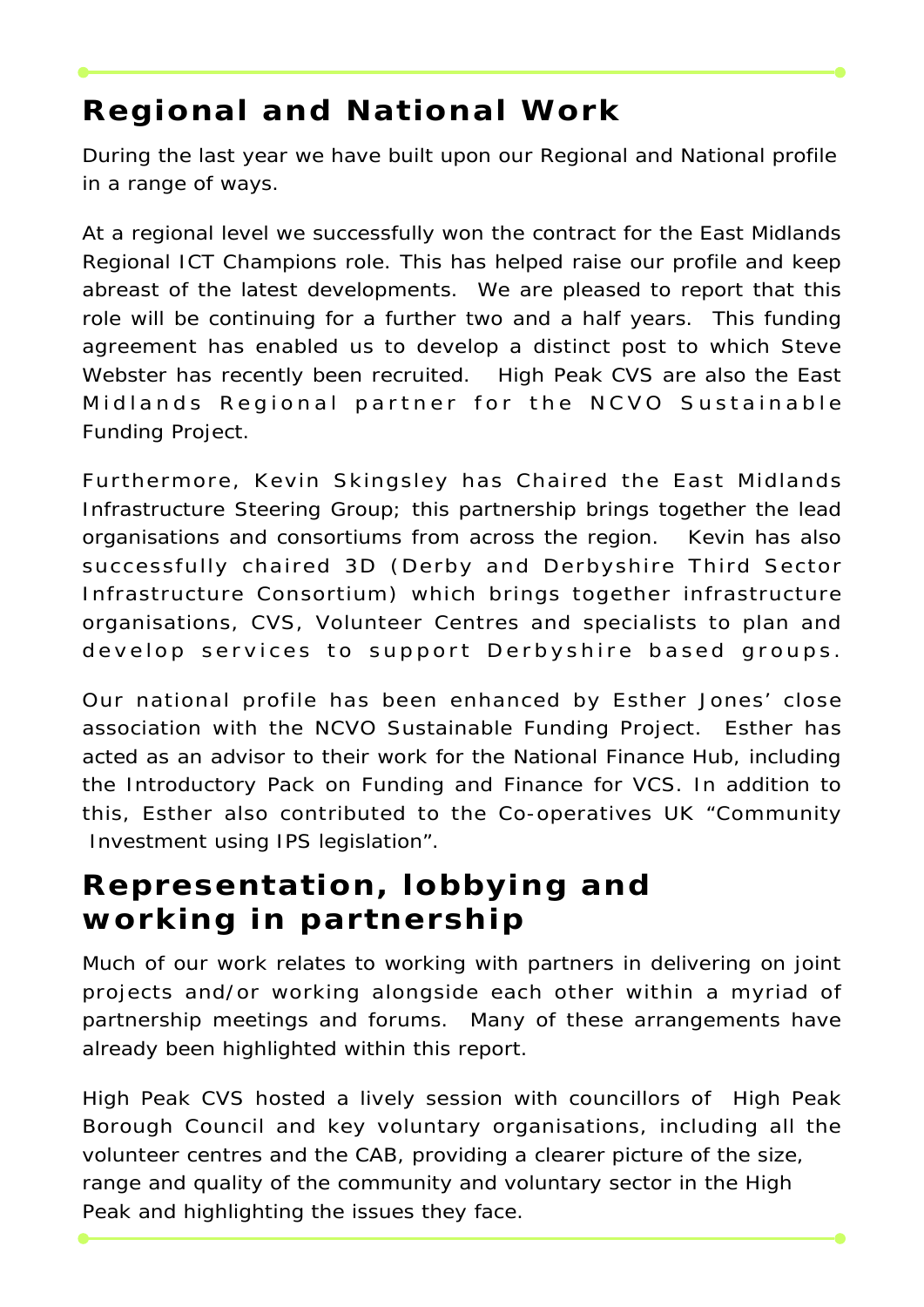# **Development Work**

The Development team is at the heart of how CVS supports the local voluntary and community sector (VCS), so we were particularly pleased to be awarded 5 years funding from the Lottery BASIS to underpin our development work. We offer a broad set of core services to organisations of all sizes, with a range of projects offering support in different ways to different groups. This year we worked with **213** groups.

The development team have run **21** different training sessions with **158** attendees and contributed to the CVS information service on the website, the quarterly newsletters (900 copies distributed) and the weekly e-bulletin (over 250 subscribers). We also updated the How guides on the main issues affecting groups and now have **52** guides including 5 new fact sheets on asset development.

The team all provide general support to groups but have responsibility for specific areas. **The Small Group Project** (SGP) works with isolated or marginalised groups and this year helped over **50** groups, including support to **5** brand new groups. "Syrenka", the pioneering Polish community project was a main focus and it is good to see them become increasingly self sufficient.

**The Sustain Project** focuses on sustainability – encouraging enterprising activity to broaden income generation, as well as fostering environmental good practice. The project researched and developed a new web based directory of environmental resources in the new www.greenyourworld.org.uk website and carried out a series of Environmental Impact Assessments with groups, as the first step in initiating environmental quality marks for the VCS.

**Community Voices** works with groups dealing with health and young people's issues and like the SGP influenced the Derbyshire PCT's health related community grant scheme. Most significant though was the forging of a new relationship between voluntary and community groups with the Children's Trust through the district road shows and the countywide GRID (Group Influencing Development!).

Our **Arts Development Officer**, arranged valuable training sessions for artists, a Festivals and a Creative Industries Forum and helped to develop an online Festival toolkit and a series of young people's events throughout the Borough.

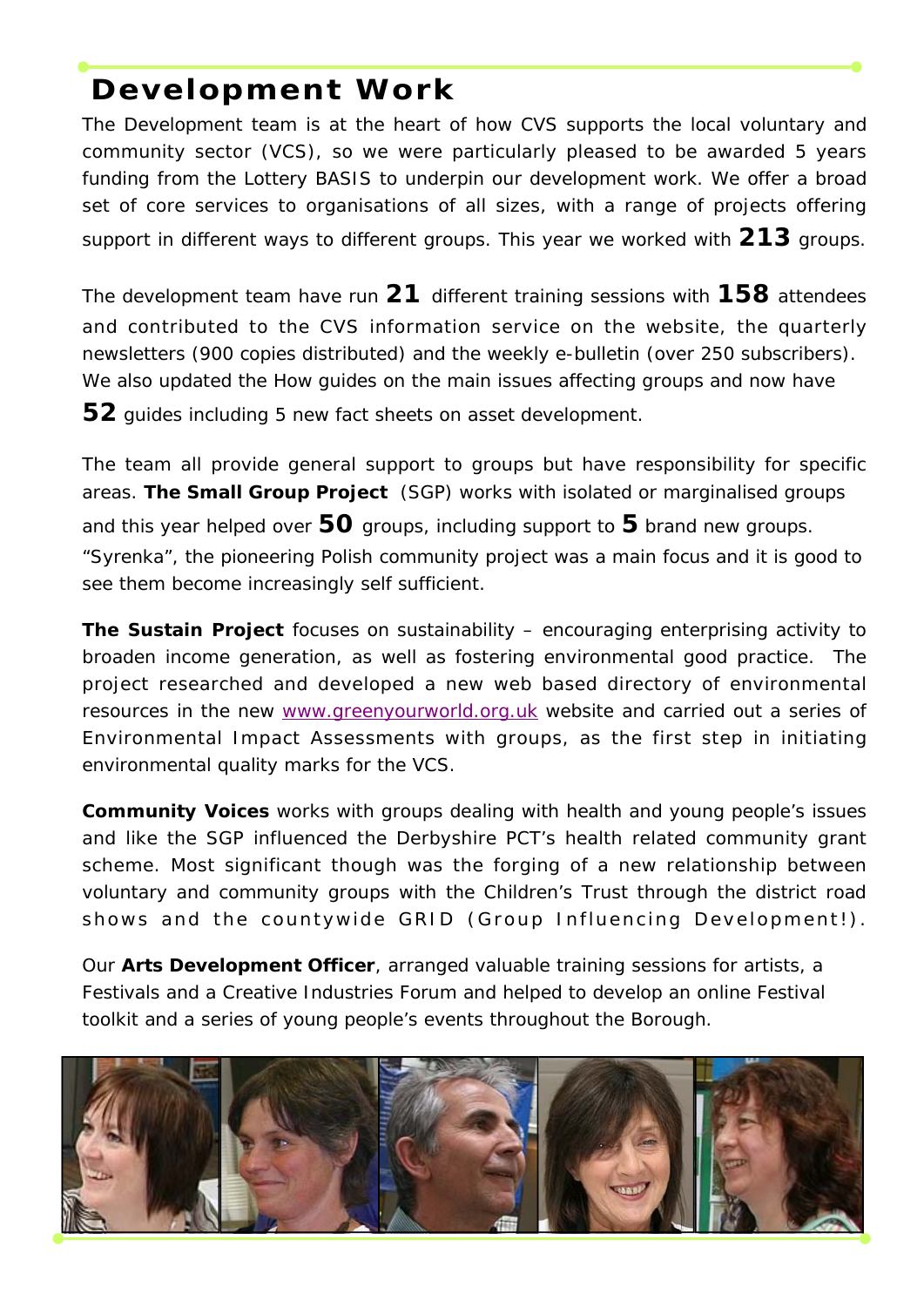# **Digital Umbrella**

Since the last annual report Digital Umbrella has undergone significant changes in staffing.

To mark this change we have updated our current website to showcase the high standard of services we continue to provide www.digitalumbrella.co.uk

The central and main focus of Digital Umbrella is web design and we have been successful in obtaining many more websites contracts. This quarter alone we are currently working on 11 separate projects which include website development, graphics, database development and video filming.

To manage the increased demand we have recruited a full time web designer and a part time web designer to our team. Andy and Liz bring a variety of skills to Digital Umbrella which enhances and develops the range of services we can offer.

Web design is a constantly changing area as new technology arrives. We pride ourselves on continuing to develop software systems which underpin reliable websites in an efficient and cost effective way. This is identified by a recent clients testimonial:

"I'm getting some very positive feedback about the new website - comments have been made about how easy it is to use, how professional it looks and how attractive it is. As you know we are delighted with the ease with which we can add to and edit content for the site. I've been very pleased with the work you've done for us and the support you've provided."

In March, Mark Davies our IT trainer left after grant funding came to an end, however we continue to offer some IT training on a smaller scale via the High Peak CVS training programme. In the meantime we continue to look at a more sustainable approach to continue IT training.

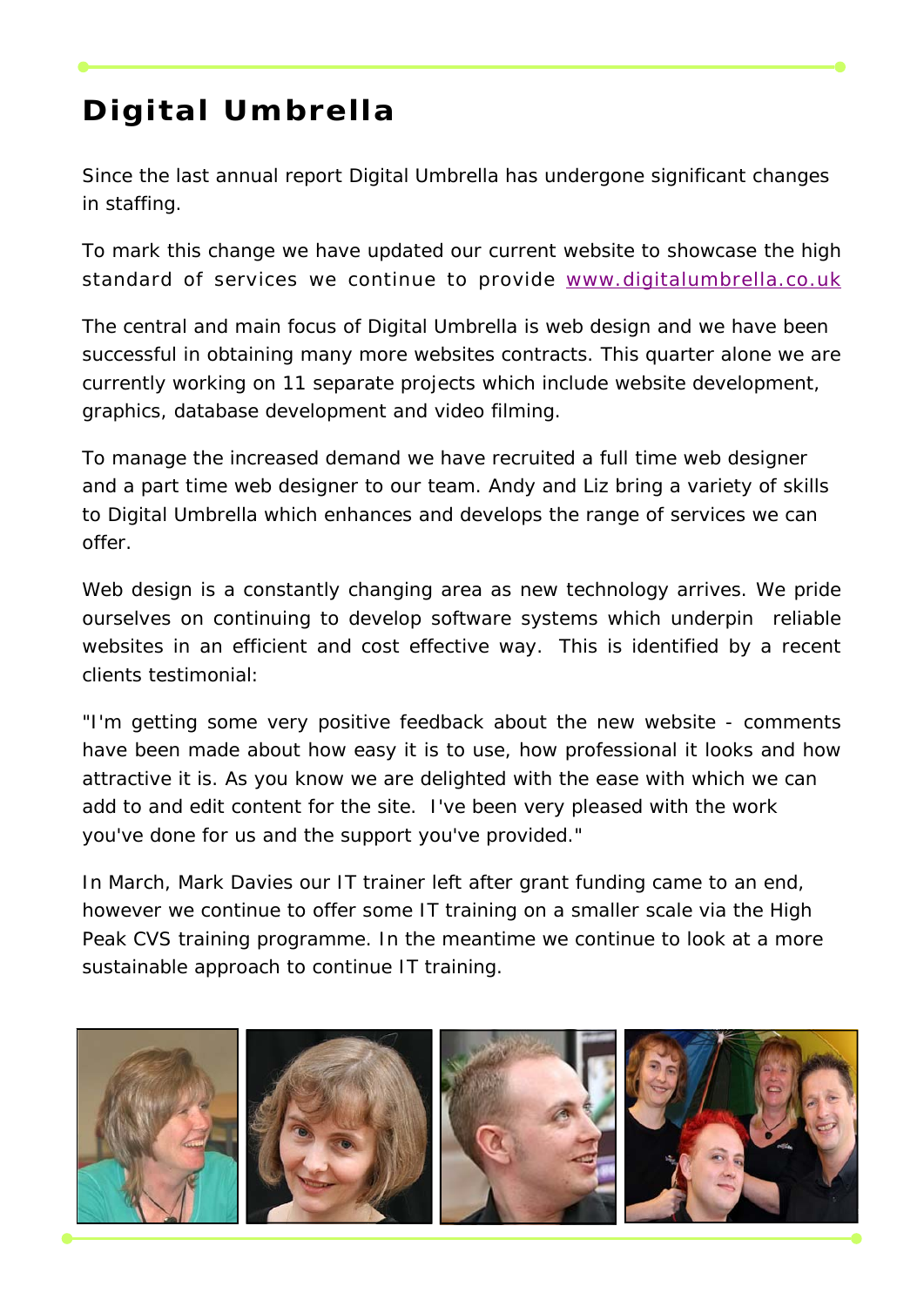### **Power House**

During 07/08, the demand for the Community Print Service continued with **40** local groups benefiting from our quality economic service. Although a decrease of two groups on the previous year, we are proud that the user groups come back to us consistently throughout the year. The feedback received from these groups has been very welcoming and we are grateful for their loyal custom and support. The income generated goes back into the CVS which in turn contributes to the work we are able to perform in supporting the local VCS in the High Peak.

**17** groups hired equipment that has a small charge attached to it such as digital projector and PA system; **29** groups in the community have accessed the free equipment such as display boards and go-pak tables.

# **Financial Review**

At the start of the year we anticipated and planned for an overall deficit with three projects in deficit. Principle contributors to this were underfunded projects, Prohelp, IT Training and Sustain. During the year we closed our Prohelp and IT Training Projects. The end of year deficit of £18484 (£16,684 unrestricted, £1800 restricted funds) is less than was originally anticipated and will be covered by reserves. We retain our reserves policy which advocates a minimum of six months running costs. After covering the year's deficit our unrestricted reserves remain in line with that policy.

The implementation of full cost recovery (FCR) has enabled us to be more economically efficient by assessing the true cost of running a project. All overhead costs are allocated to projects on the basis of direct and indirect staff costs. The monitoring and evaluation of FCR has enabled us to become more sustainable and financially viable for future years, and the knowledge and accuracy gained has and will support funding bids ensuring that the full costs of projects costs are covered.





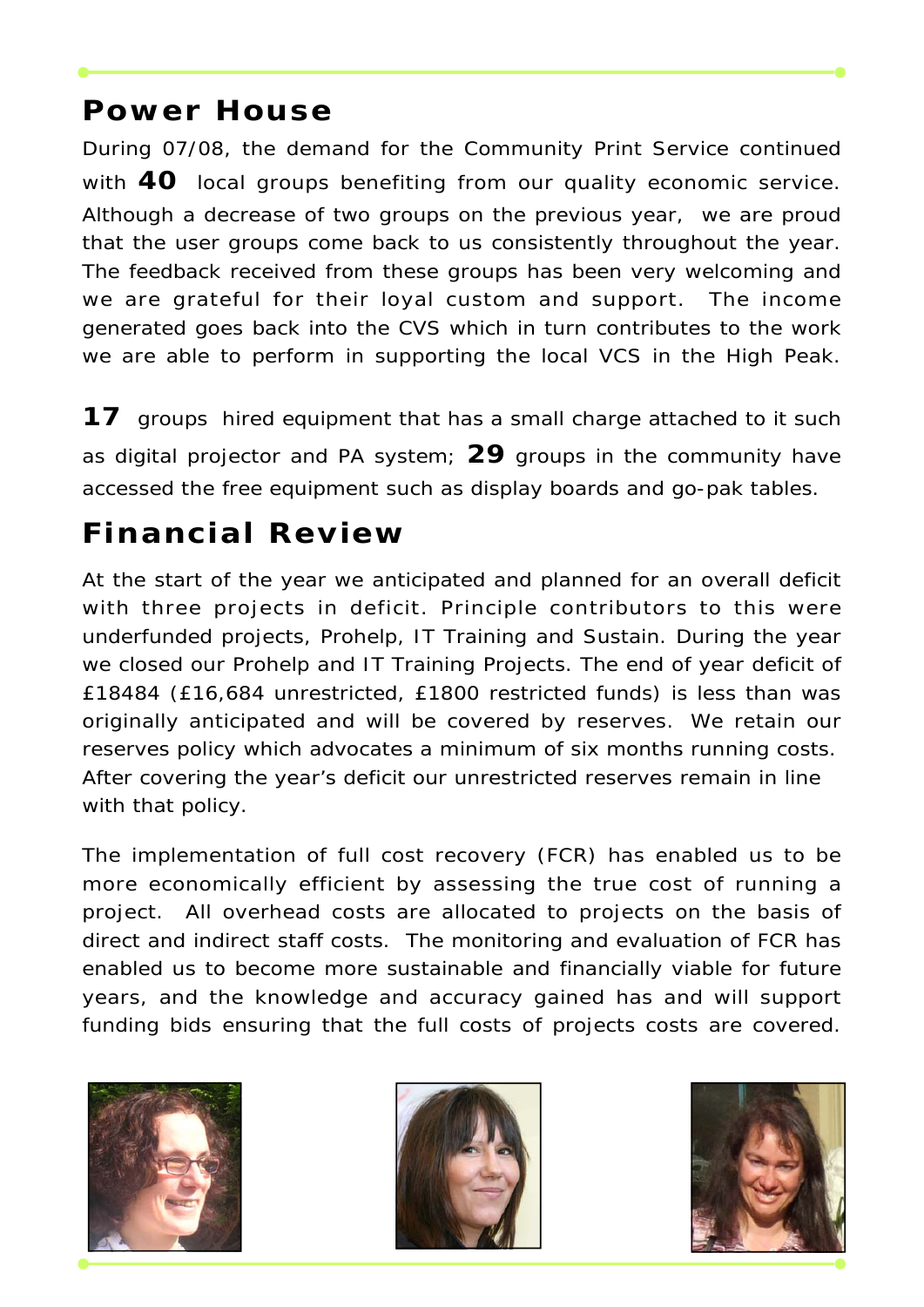# The Financial Picture



# **Principal sources of funding**

We have a complex funding profile with a range of grants and contracts. We have increased our core funding from DCC within the last financial year and seen an increased investment from High Peak Borough Council towards the Arts and Creative Businesses Project. We have diversified our funding base with a wider range of contractors. Last year we implemented project income generation targets and in two areas, strategic leadership and community voices, we exceeded our targets.



**A full set of accounts can be obtained from Gina Spencer, Office & Finance Manager Tel: 01663 736424 email: gina@highpeakcvs.org.uk**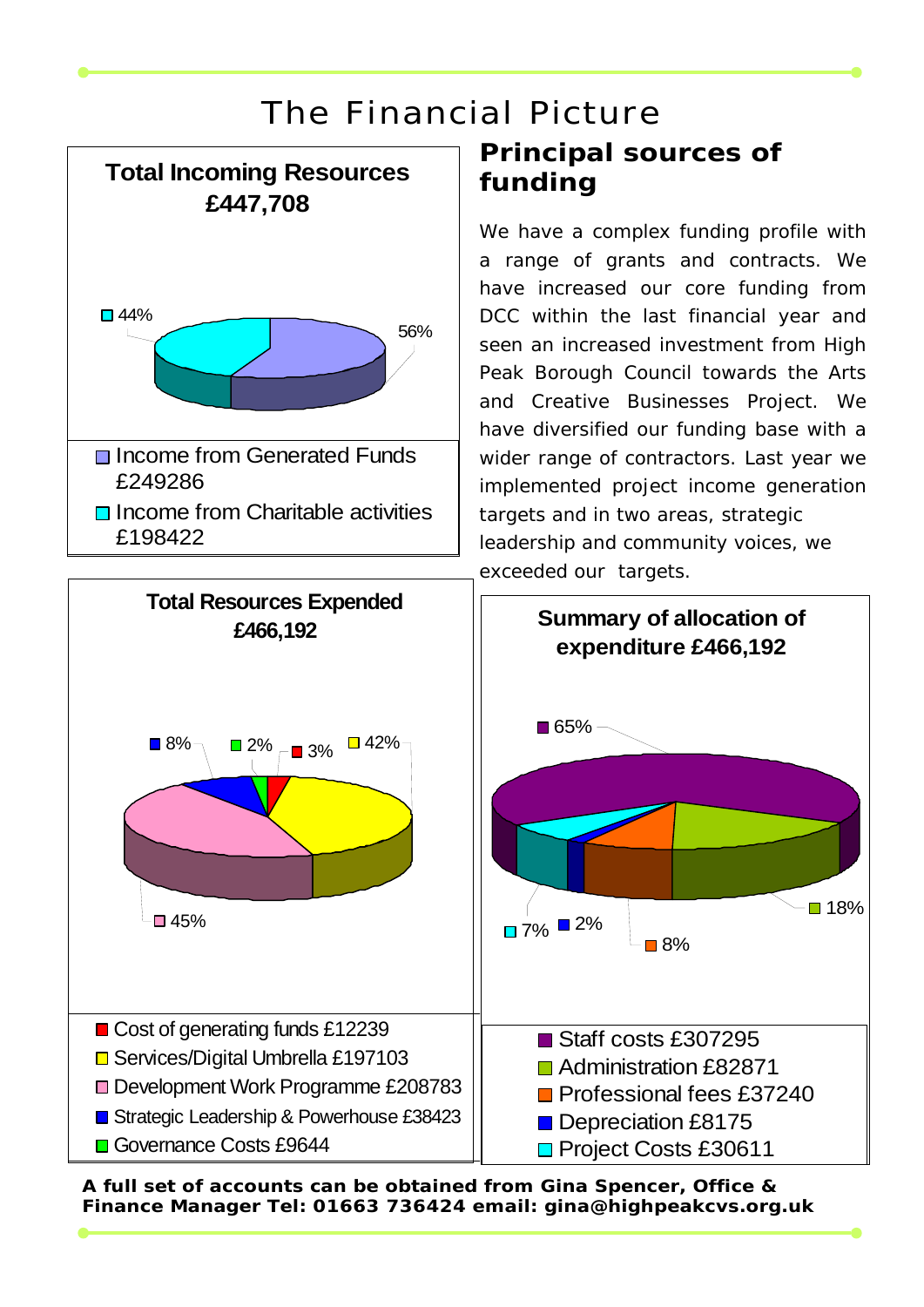# **Organisational Plans for the future**

We intend to build on our successes over the previous years in accordance with our objectives and through our existing projects.

The priorities for our four work programme areas over the next year are:

Development Programme

- ◊ Enabling and promoting our services via cross selling
- ◊ Implementation of quality training programmes informed by the needs of local groups
- ◊ Being ready to tender for relevant services

Digital Umbrella

- ◊ Defining and implementing a long term business model for Digital Umbrella
- ◊ Enabling a smooth transition to ensure that the mechanisms are in place to be a subsidiary by the end of the year

Power House

- ◊ Implementation of financial strategic management techniques
- ◊ Developing a financial model for Digital Umbrella
- ◊ Clarifying and setting priorities for the membership secretary role
- ◊ Defining long term priorities

#### Strategic Leadership

◊ Develop a 5 year vision and strategy for the organisation leading to the creation of a 5 year sustainability plan

| <b>DEVELOPMENT</b><br><b>PROGRAMME</b>                                                                                                                   | <b>DIGITAL</b><br><b>UMBRELLA</b>                                       | <b>POWER HOUSE</b>                                                                                                                            | <b>STRATEGIC LEADERSHIP</b><br>& DIRECTION                                                                                             |
|----------------------------------------------------------------------------------------------------------------------------------------------------------|-------------------------------------------------------------------------|-----------------------------------------------------------------------------------------------------------------------------------------------|----------------------------------------------------------------------------------------------------------------------------------------|
| <b>External focus</b>                                                                                                                                    |                                                                         |                                                                                                                                               |                                                                                                                                        |
| Development support<br>to groups<br>Representation<br>support<br>Learning and training                                                                   | Information<br>$\bullet$<br>services<br><b>IT</b> services<br>$\bullet$ | Practical services to<br>$\bullet$<br>groups<br>Membership services<br>$\bullet$                                                              | Strategic partnership<br>working                                                                                                       |
| External focus provided through                                                                                                                          |                                                                         |                                                                                                                                               |                                                                                                                                        |
| <b>Community Voices</b><br><b>Sustain Project</b><br><b>Small Group Project</b><br>Arts Development<br><b>CVS</b> training<br>Programme<br>KnowledgeBank | Website<br>$\bullet$                                                    | <b>Community Print</b><br>$\bullet$<br>Service<br>Equipment and room<br>hire<br><b>CVS Newsletter</b><br>$\bullet$<br>Membership<br>Secretary | Strategic partnership<br>$\bullet$<br>meetings (e.g. local<br>strategic partnership,<br>Derbyshire Infrastructure<br>Consortium)<br>3D |
| Internal focus                                                                                                                                           |                                                                         |                                                                                                                                               |                                                                                                                                        |
|                                                                                                                                                          | <b>Internal ICT</b><br>$\bullet$<br>support                             | Financial<br>$\bullet$<br>Management/<br>accounting<br>Internal HR<br>$\bullet$<br><b>Buildings</b><br>$\bullet$<br>management                | Organisational vision,<br>$\bullet$<br>direction and<br>development<br>Identifying resources to<br>sustain programme areas             |
|                                                                                                                                                          |                                                                         |                                                                                                                                               |                                                                                                                                        |